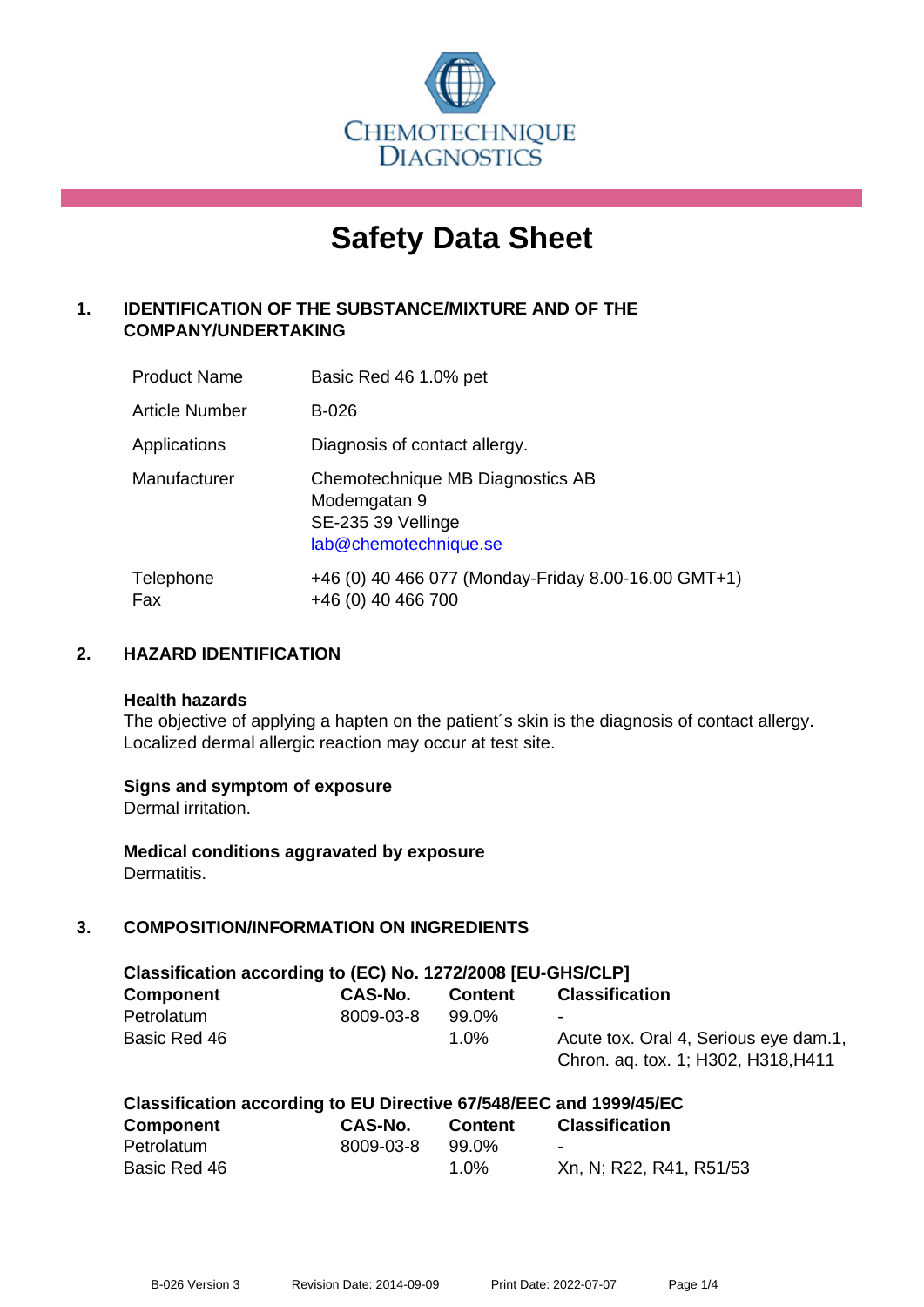## **4. FIRST AID MEASURES**

## **Emergency and first aid procedures**

Obtain medical attention.

# **5. FIRE-FIGHTING MEASURES\***

#### **Suitable extinguish media**

CO2, powder or water spray. Fight larger fires with water spray or alcohol resistant foam.

# **For safety reasons unsuitable extinguishing agents**

Water with full jet.

## **Special protective equipment for fire-fighters**

Wear self-contained respiratory protective device. Wear fully protective suit.

\*Data is shown for petrolatum only

# **6. ACCIDENTAL RELEASES MEASURES**

**Steps to be taken if material is released or spilled** Contain and place in a closed container.

# **7. HANDLING AND STORAGE**

**Precautions to be taken in handling and storage** Store dark at 5-8 C. Avoid extended exposure to light. FOR EXTERNAL USE ONLY.

# **8. EXPOSURE CONTROLS/PERSONAL PROTECTION**

**Respiratory protection** Not required.

**Ventilation** Local exhaust.

**Protective gloves** Disposal gloves.

#### **Eye protection** Not required with normal use.

## **Work/Hygienic practices**

Wash hands after each use.

## **9. PHYSICAL AND CHEMICAL PROPERTIES**

Odour **Odourless** 

Appearance Dark Red Semi-solid

Melting point\* 50-55° C Flash point\*  $>100^{\circ}$ C

Boiling point\* No data available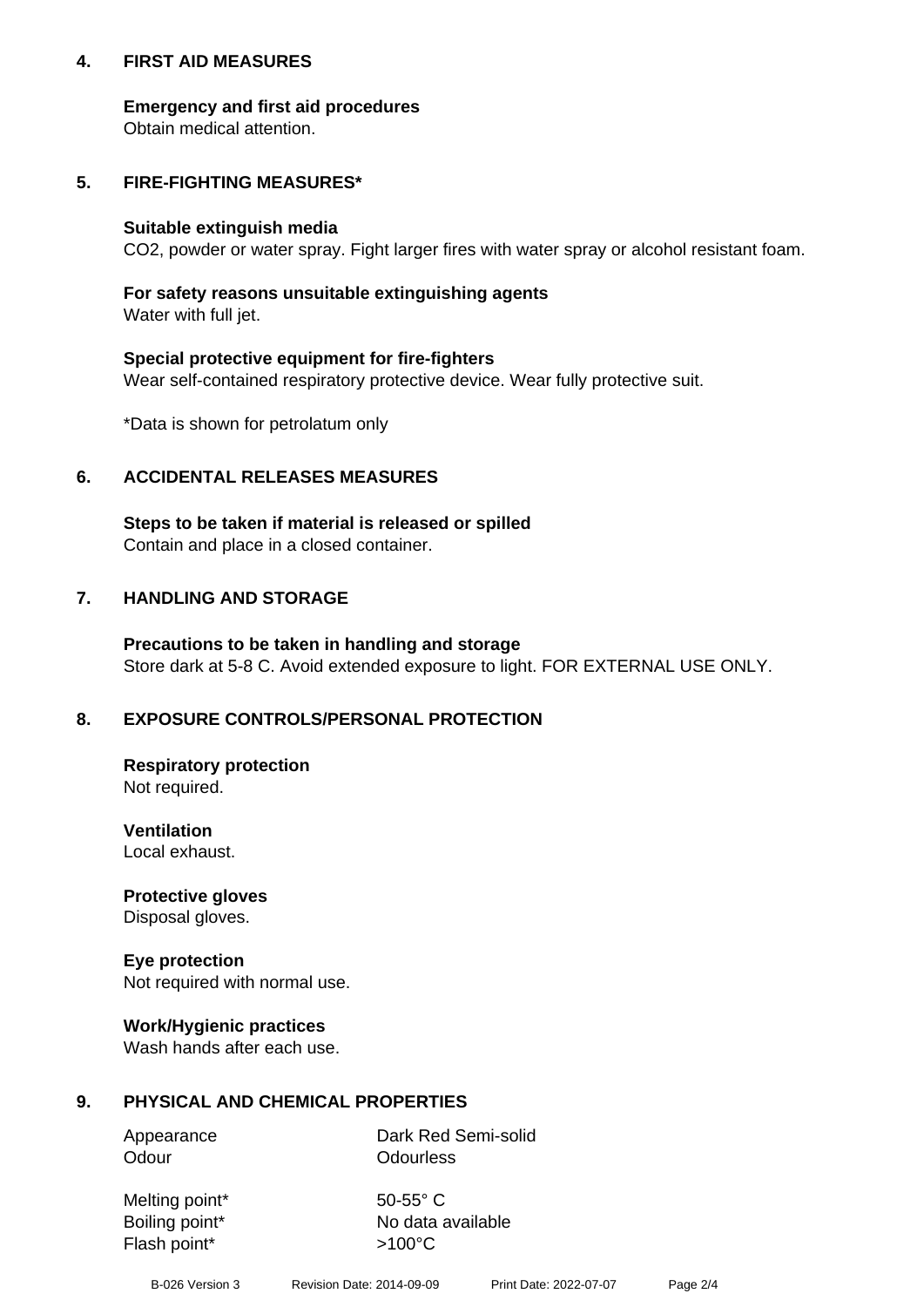Density\* No data available. Solubility in/Miscibility with Water\*

Self ignition\* Product does not self ignite. Danger of explosion\* Product does not present an explosion hazard. Insoluble

\*Data is shown for petrolatum only

# **10. STABILITY AND REACTIVITY**

#### **Incompability**

May react with strong oxidizing agents.

#### **Stability**

Stable at recommended storage conditions.

## **Hazardous byproducts**

Combustion may generate CO, CO2 and other oxides.

**Hazardous polymerization**

Will not occur.

## **11. TOXICOLOGICAL INFORMATION**

No data available.

## **12. ECOLOGICAL INFORMATION**

No data available.

## **13. DISPOSAL CONSIDERATIONS**

#### **Waste disposal method**

Comply with federal, state/provincial and local regulation.

#### **14. TRANSPORT INFORMATION**

Not dangerous goods.

## **15. REGULATORY INFORMATION**

The classification is according to the latest editions of the EU lists, and extended by company and literature data.

#### **16. OTHER INFORMATION**

#### **Text of H-statements and R-phrases mentioned in Section 3**

| Acute tox. Oral 4<br>Serious eye dam. 1<br>Chron. ag. tox. 1<br>H <sub>302</sub> |  | Acute toxicity, Oral (Category 4)<br>Serious eye damage (Category 1) |                           |                        |
|----------------------------------------------------------------------------------|--|----------------------------------------------------------------------|---------------------------|------------------------|
|                                                                                  |  |                                                                      |                           |                        |
|                                                                                  |  | B-026 Version 3                                                      | Revision Date: 2014-09-09 | Print Date: 2022-07-07 |